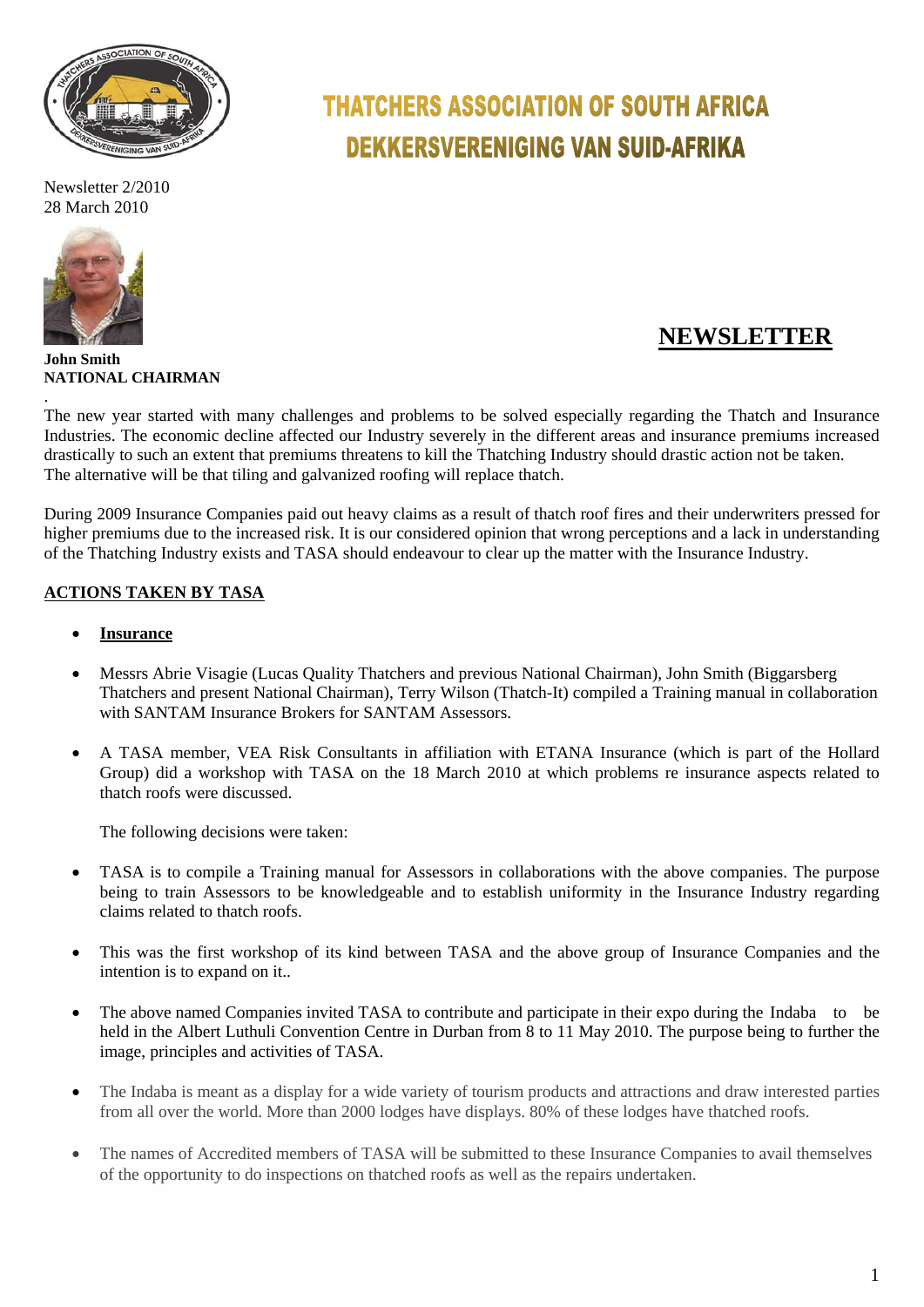#### **TRAINING MANUAL FOR THATCH ROOF CONTRACTORS AS PART OF THE ACCREDITATION DOCUMENT**

**A Training Manual for Thatch Roof Contractors must form part of the Accreditation document of TASA. The first phase has already been completed. The aim being to complete the manual by September 2010. The complete Accreditation process wil then be in place.** 

#### **COMSUMER PROTECTION BILL**

 The primary purpose of the new Act is to prevent exploitation or harm on consumers and to promote the social well being of consumers. The Act seeks to create and promote an economic environment that supports and strengthens a culture of consumer rights and responsibilities, whilst through the measures adopted therein; it seeks to promote fair, efficient and transparent market place for consumers and business. The Consumer Protection Act will introduce general principles of consumer protection and serves as an overarching governing statement on consumer protection matters in South Africa.

#### **SABS & SANS 10400**

This aspect has as yet not been finalized and is still continuing. However, positive and valuable progress has been made in the interest of the Thatching Industry. TASA do have representation on every SABS committee which may influence the Thatching Industry.

#### **THE WOOD FOUNDATION**

TASA is a member of this Forum and Mr John Smith attended their AGM and EXCO Meeting on the 19 March 2010 in Johannesburg.

Associate membership has been allocated to Arch Wood Protection SA (Pty) Ltd in recognition for the valuable input and work done by Mr Gerard Busse at the TASA National Congress as well as sponsorships for the National Thatch Roof Construction and National Photo Competitions. Mr John Smith presented a framed membership certificate to Mr Busse during the event.

#### **TASA TO SWEEP ITS OWN DOORSTEP**

- o TASA members have to live up to its own Codes of Practice and Ethics as well as Acts, Laws and Regulations that are binding on the Association and its members. Defiance of these principles do not only undermine the name of TASA among its members but impact severely on the image and standing of the Association; Thatching Industry as a whole and in the eyes of all major players on the periphery to which TASA is related and dependant.
- o TASA therefore has to act in co-operation with these peripheral Institutions in addressing problems experienced .

**TASA's Accreditation will be meaningless when Specification requirements are not strictly complied with. No exceptions to the stipulations encompassed in the SANS 10407 may or can be allowed neither tolerated. A line has to be drawn.** 

- o **The Thatching Industry needs roll models and leaders. TASA is therefore blessed to have people in positions that are prepared to look beyond personal interests and make adjustments to achieve Accreditation.**
- o **It can't be overstated that a standard has to be set and maintained to make TASA Accreditation the sought after award highly regarded and recognized by Government Institutions, Banks, Insurance Companies Municipalities, Thatch Roof Contractors and the Public at large. As point of departure, the SANS 10407 must be strictly adhered to. With time, some points of concern will be sorted out. However, to align ourselves, we must hold each other by the hand and make the collective goals of TASA our main objective.**

#### **Please note that as a result of:**

- The training of Assessors re Insurance requirements;
- *The wide publicity of TASA as well as specification requirements;*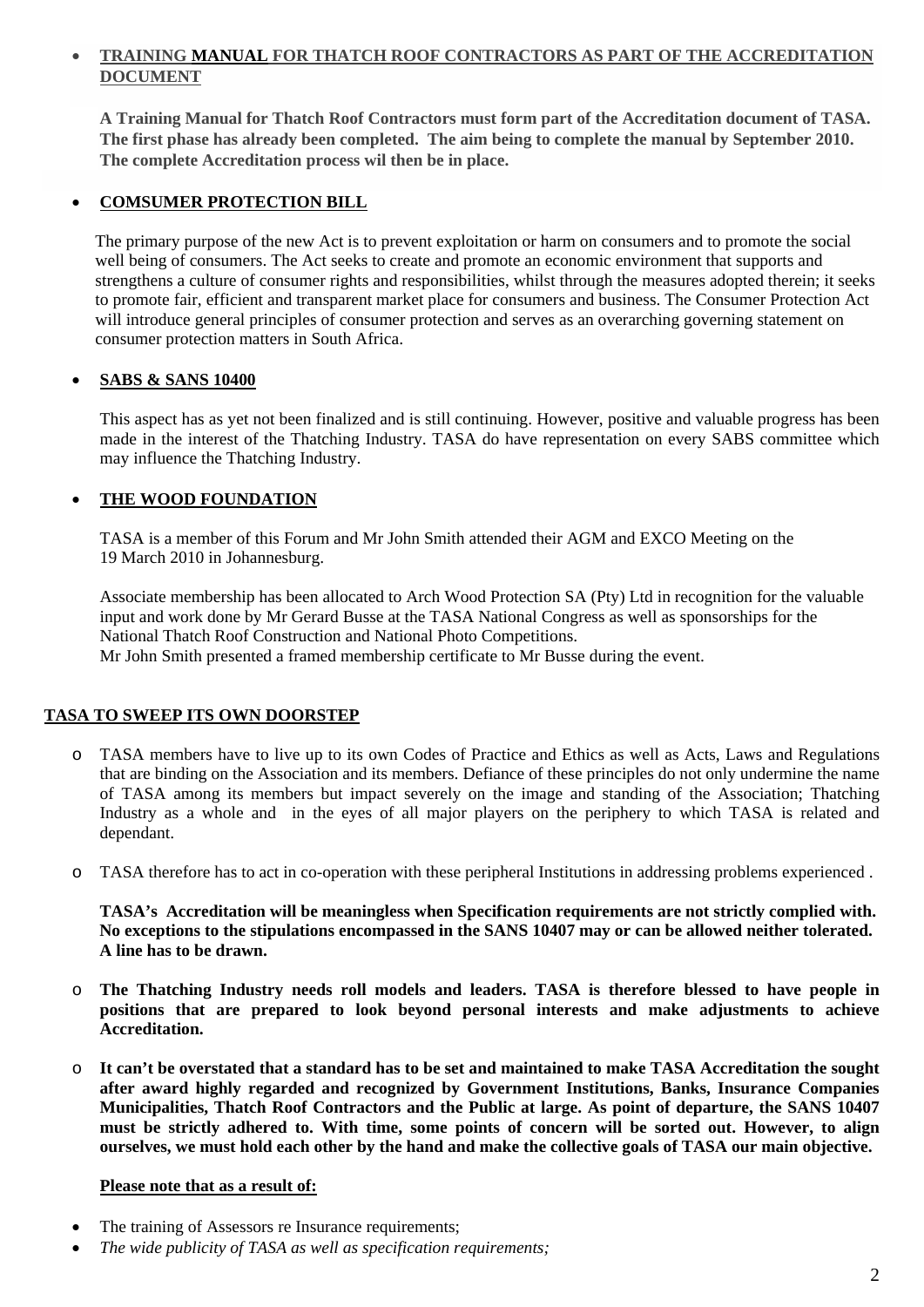*The involvement of Insurance Companies, Lodges, Municipalities and the General Public,* the occurrence of illegal practices will be more exposed and eradicated.

#### **The Public Protection Bill and Getclosure action will lead to the involvement of Government and other Institutions where complaints re thatched roofs arise.**

Members involved in malpractices, violating specification requirements and TASA's Codes of Ethics and Practice embarrass TASA and its members Such members cannot serve in managerial capacities. Their membership status also will be affected**.** 

Members complying strictly with the requirements of TASA inclusive of Laws and Regulations will on the other hand have the benefits of Accreditation. Banks and Insurance Companies have already shown the importance and appreciation of Accreditation through enquiring about the status of contractors. The role of TASA is therefore indisputably relevant.

The Training Manual and Accreditation document is only available to TASA members. Lacking any such training facility in the RSA it will be in the interest of contractors to join TASA and to participate in the workshops where all facets of the principles and practices of the Thatching Industry will be discussed. Knowledge will be gained and experiences exchanged.

It must be emphasized that only Accredited members will be recommended as specialists to Banks, Insurance Companies, etc.

#### **JAPANESE DELEGATION TO SOUTH AFRICA**

A delegation of some Universities of Japan is at present visiting the country to get insight of the Thatch Industry as well as thatching methods. Messrs Abrie Visagie (thatch reed) and John Smith (thatch grass) will be the hosts on behalf of TASA.

#### *TASA and its members display the image of the Thatching Industry in the RSA and this is proof of the standing of the Association internationally. We are reaping the benefit of the hard work and impact made by our managements at large during the past 4 years.*

We are confident that doors will be opened and business opportunities will be created for our TASA members.



#### **ANNUAL GENERAL MEETING & NATIONAL CONGRESS**

The booking form for the fourth National Congress and AGM is attached. Please reply and book as soon as possible to enable us to finalise bookings for the event. Proof of bookings will only be made on receipt of payment.

*Attached is the list of reservations already received.* 

#### **NATIONAL COMPETITIONS**

The floor plan of the lapa for the National Thatched Roof Construction Competition has been sent to you. Please grab this challenge and participate. The Lapa floor plan provides for creativity. Give your imagination free reigns. **Please note that it is ONLY the LAPA that has to be built. NOT the roof of the house.**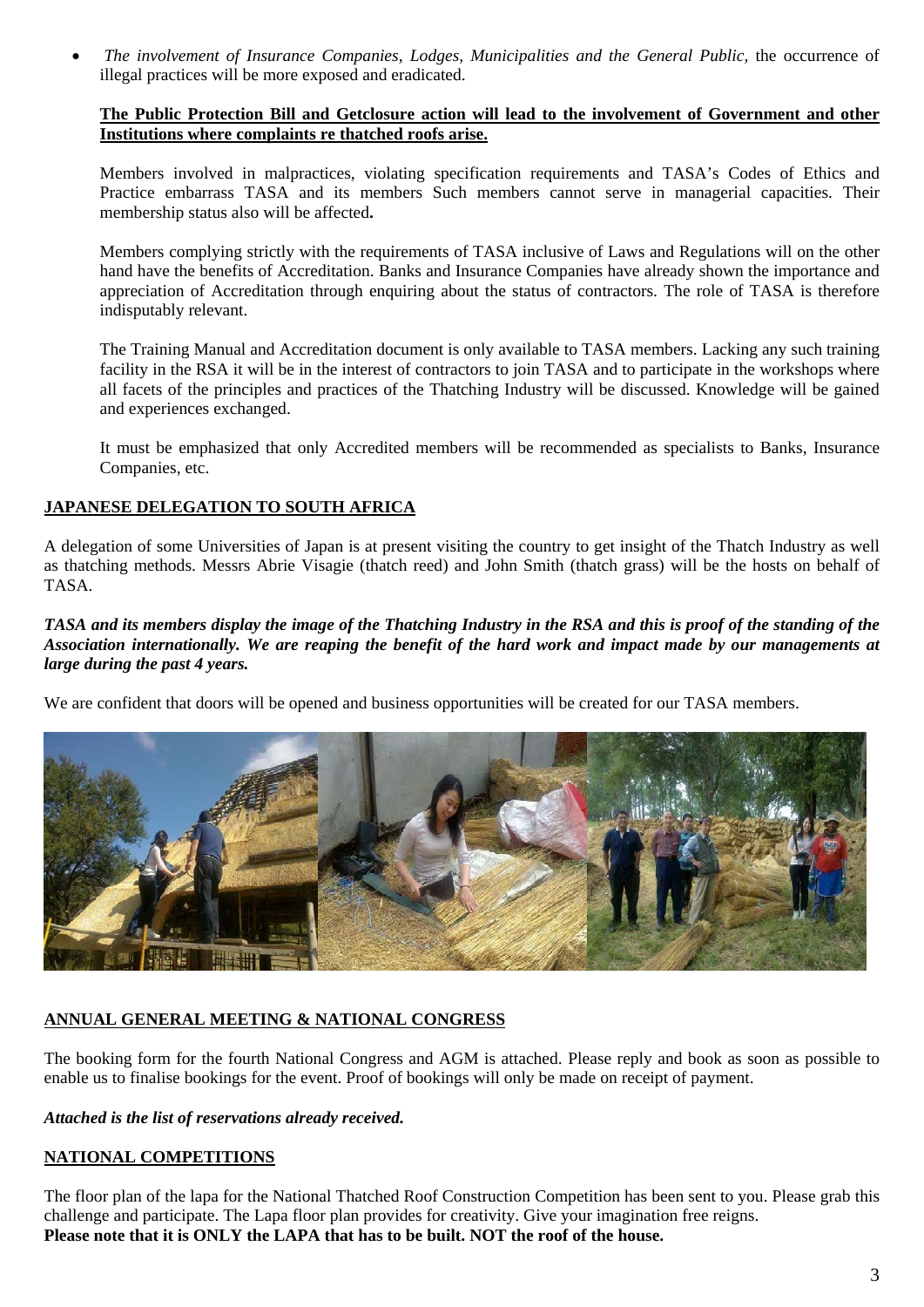We again look forward to the Photo competition submissions.

The following changes have been made:

#### *Category:*

**Largest single thatched structure** with drip line / shade area larger than 1 000 sq m) Behind every big project hides an interesting story. The winning photo will include the story and logo of the Company and be published.

**Most aesthetic thatched roof** with drip line / shade area between 100 and 1 000 sq m.

**Lapas and structures** with drip line / shade area less than 100 sq m.

#### **Funniest thatch photo or video**

*Requirements: The thatched roof must be completed.* Photos can be submitted of the roof in progress eg. pole structure Only two photos per category may be submitted.

*Judgement will take place beforehand and will be done by the same panel that judged the National Thatched Roof Construction Competition (models)*

#### **REGIONAL MEETINGS**

Regional meetings will take place during April 2010. One of the most important discussion points will be the election of the committee members. Contact your Regional Chairman for more information.

We trust that all our members will attend the AGM and National Congress. The venue selected allows for great partying and everlasting friendships.

King regards

#### **John Smith NATIONAL CHAIRMAN**

Thatchers Association of South Africa Mobile 1983 283 8429 P O Box 15936 Fax 086 6409 151 **LYTTELTON** Email admin@sa-thatchers.co.za 0140 Website [www.sa-thatchers.co.za](http://www.sa-thatchers.co.za/)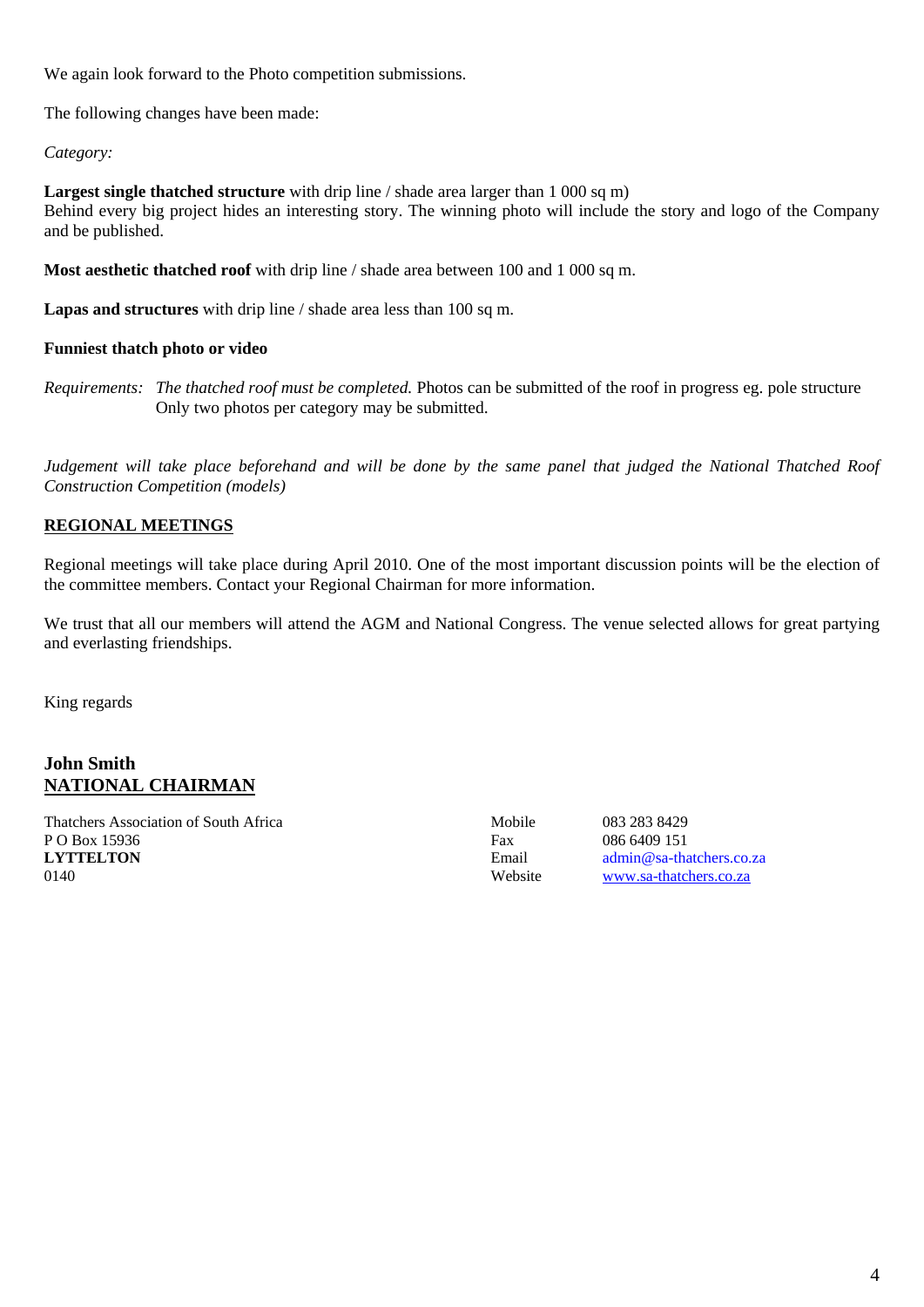# **ABC guide to South Africa's draft Consumer Protection Bill**

Here's a quick and easy guide to the main topics covered in the latest draft of the [Consumer Protection Bill](http://www.thedti.gov.za/ccrdlawreview/ConsumerProtectionBill08.pdf).

#### **1. What's all the fuss about? Why do we need a new bill anyway?**

The bill aims to update old laws, combine existing and new laws under a meaningful umbrella, and put into law issues that were previously addressed only via common law. Up until now a lot of the law referring to consumers has been buried in other legislation that actually refers to totally different issues.

Ultimately the government wants to: improve protection for consumers against unfair business practices; increase fairness and equality among consumers; give consumers the information they need to make good choices and to know what their rights are; give consumers a better way to get compensation if things do go wrong; and enforce the new rules.

#### **2. What does this mean for South African consumers?**

On paper, if this bill is passed, South Africans will be among the best protected consumers in the world.

#### **3. That sounds great, but what does it really mean for the person in the street?**

A number of things. Here is a summary of the main topics the bill covers:

3.1 Consumers will be guaranteed equal access to markets.

3.2 Consumers' privacy will be protected.

3.3 Consumers will have a right to choose.

3.4 Fair disclosure of information to customers.

3.5 Fair and responsible marketing.

3.6 Customers will be entitled to honest and fair dealing.

3.7 Terms and conditions need to be fair, just and reasonable.

3.8 Consumers should expect fair value, good quality and safe products.

3.9 Suppliers need to be accountable to customers

3.10 Finally, consumers have a right to be heard and receive compensation if they are unfairly treated.

We'll discuss these issues in more detail in the [second part of this article.](http://www.getclosure.co.za/article/abc-guide-to-south-africa-s-draft-consumer-protection-bill-part-two.html) Who is responsible for all this happening?

This is a Department of Trade and Industry (dti) initiative. If the bill is passed, a National Consumer Commission and Tribunal will be set up to oversee and enforce the new laws. The government has earmarked R 51.3 million rand in 2009/2010 to fund the bill.

The main topics the bill covers in more detail.

1.1 Consumers will be guaranteed equal access to markets. This means that suppliers must make goods and services available to everyone at the same price and quality, and also under the same terms and conditions. Of course there are exceptions, such as not selling alcohol to minors or being able to give children reduced price tickets. These exceptions are all clearly laid out.

1.2 Consumers' privacy will be protected. The bill will lay out strict rules regarding direct marketing and the way it is carried out. Customers will be able to ask any marketer to stop marketing to them, and the bill may even put the groundwork in place to pre-emptively opt out of any direct marketing.

1.3 Consumers will have a right to choose. This affects a number of issues including:

- Not forcing customers to buy bundled services
- How customers can exit fixed term contracts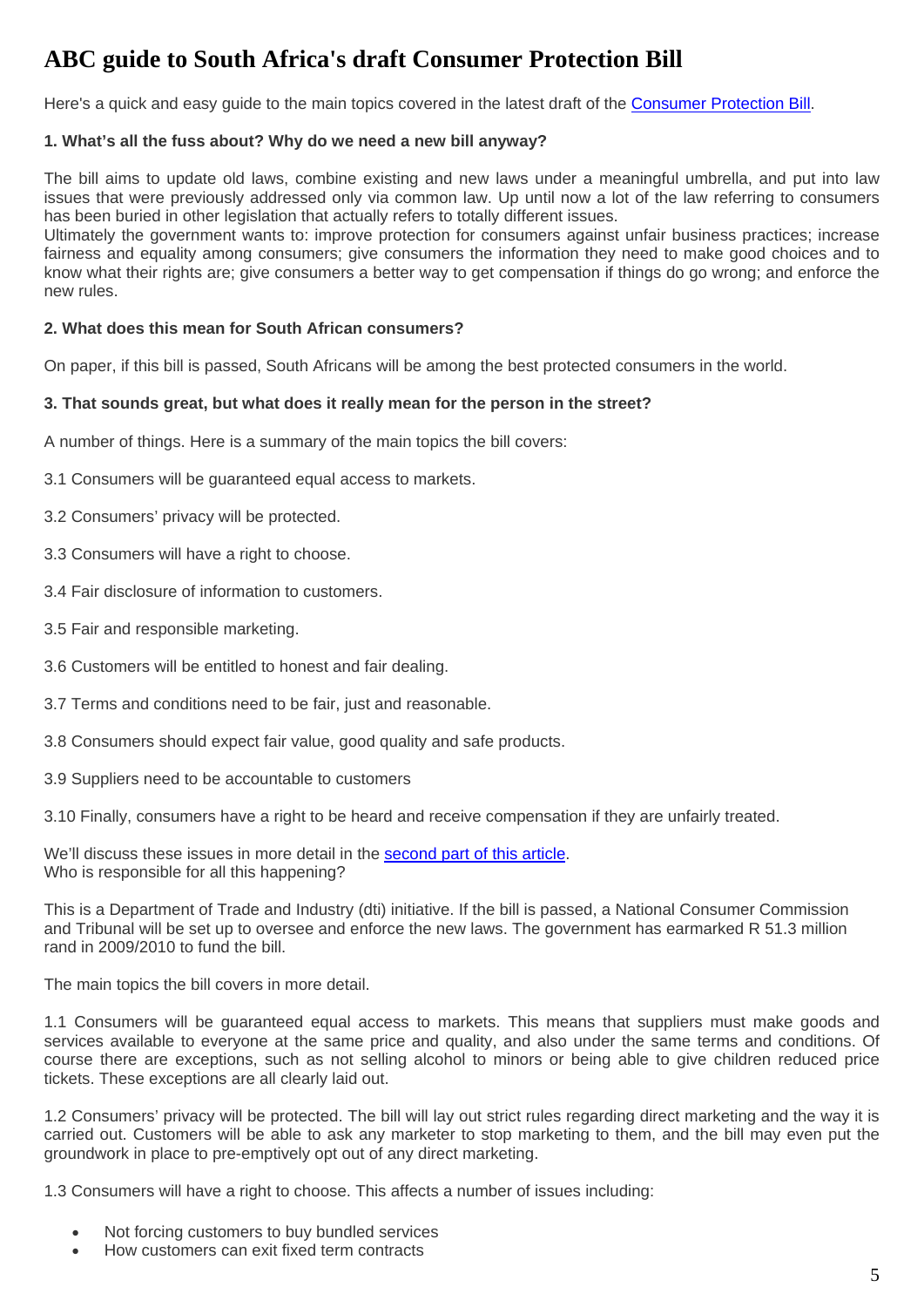- Customers must sign off estimates for repairs and services before work commences
- Customers get five days to change their mind about a purchase
- What are fair cancellation fees if a customer cancels an advanced booking
- Products that are bought by mail order or from a sample must correspond with the original.

1.4 Fair disclosure of information to customers. This includes clear descriptions in plain language of products and services, clear pricing information, commissions charged by intermediaries, and even good identification when a supplier needs to go to a customer's home.

1.5 Fair and responsible marketing. In addition to the opt-out rules surrounding direct marketing, suppliers may not use misleading or fraudulent marketing tactics. The following marketing practices will be illegal:

bait marketing – where a non-existent special offers lures customers into the shop; negative options – where customers have to ask NOT to be sold something, for example, not to be sent the book of the month from a book club else they will be charged for it; referral selling – when customers are encouraged to buy products or services based on potential future rebates or commissions. And fair practices will be set in place for direct marketing, loyalty campaigns and competitions.

1.6 Customers will be entitled to honest and fair dealing. This includes issues such as overselling and overbooking of services. The bill will outline what compensation customers can claim, for instance if they miss a flight and subsequently miss a hotel or car booking. In addition force and other unfair tactics to get someone to buy something are banned.

1.7 Terms and conditions need to be fair, just and reasonable. The bill explains what this means, and also makes clear that supplier liabilities need to be highlighted.

1.8 Consumers should expect fair value, good quality and safe products. For the first time a law will make clear where liability lies, and also guide issues such as product recalls.

1.9 Suppliers' accountability to customers sets out rules on how lay-buys should be offered. It also says that prepaid vouchers and credits need to be valid for five years.

1.10 Finally, consumers have a right to be heard and receive compensation if they are unfairly treated. The bill outlines the procedures for doing this. Complaint and compensation methods need to be accessible and the consumer should not be victimised.

This is where **getclosure!** steps in. We fully support the South African government's focus on increasing consumer activism to enhance market and price competition. Especially close to our hearts is helping consumers to be informed of their rights, and then to exercise them. Not only do we provide consumers with a quick, easy and effective way to complain and comment on services, but we also advise them on routes to take should they not reach a happy outcome with the supplier. In addition we also make a host of consumer rights news and information available to South Africans.

**getclosure!** is an independent online complaints management portal that helps South African consumers and businesses to effectively and discreetly resolve customer complaints. The **getclosure!** service delivers complaints to the most appropriate person in an organisation to be resolved, saving consumers the hassle of repeatedly calling a customer department (and putting up with hours of irritating hold music).

And the good news for suppliers is that the **getclosure!** service can be used as a plug-and-play customer service facility. This means suppliers can easily comply with government requirements to offer an accessible, easy-to-use complaints service. The service is fully customisable, with full reporting on correspondence and time to resolution as well as integration with suppliers' existing processes. In addition, suppliers can show their commitment to customer service by displaying a **getclosure!**seal on their web sites.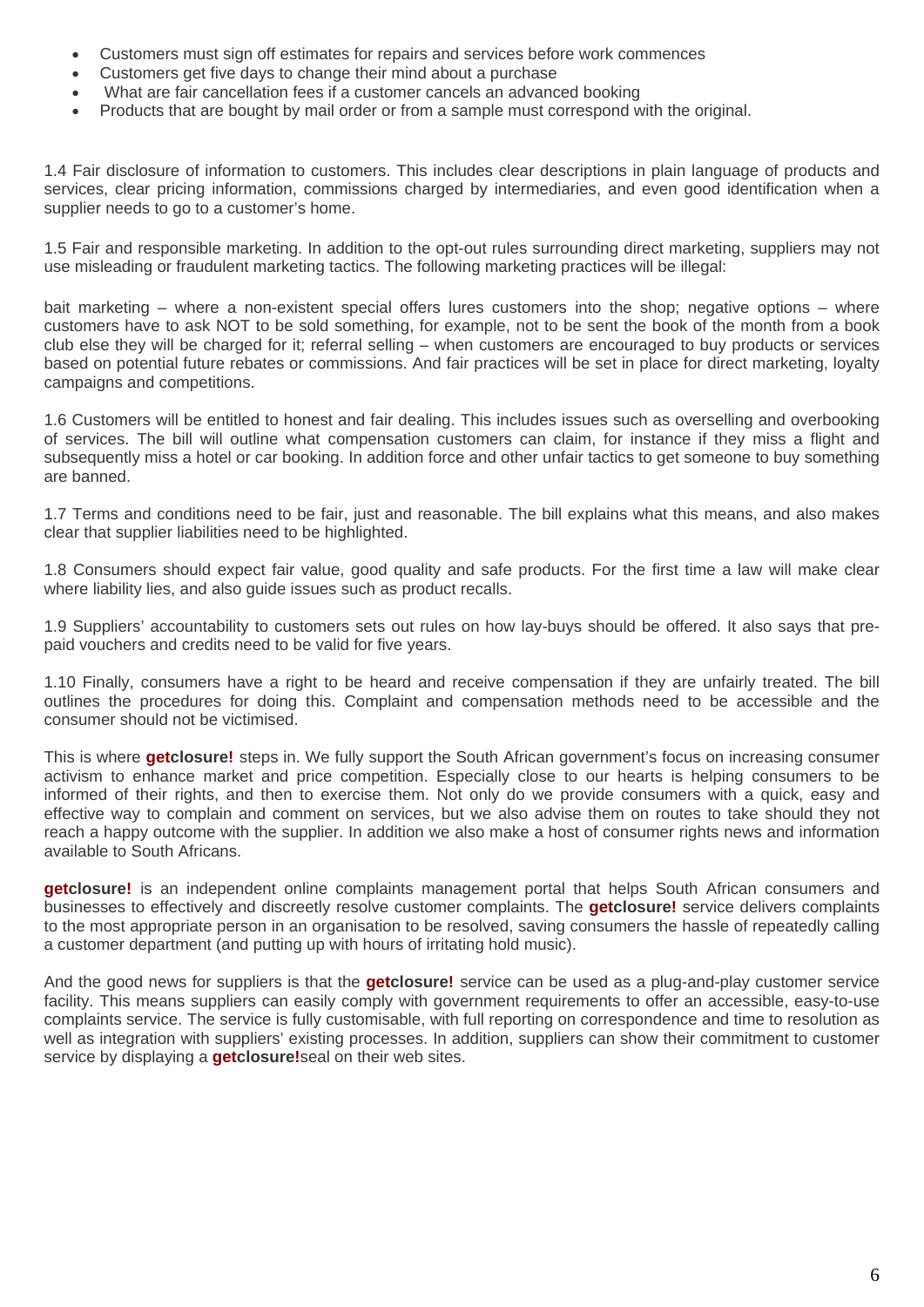# **CONSUMER PROTECTION BILL**

# **The impact of the Consumer Protection Act on Insurance**

# **THE ACT**

The Consumer Protection Act ("*CPA*") not only has socio-economic consequences, but more specifically, impacts on the insurance industry in a major way.

In evaluating the provisions of the CPA, it is necessary to take notice of the malpractices it seeks to address.

### **PURPOSE OF THE ACT**

The CPA is aimed at establishing a uniform national benchmark for improved standards of consumer protection and at promoting historically disadvantaged market participants' rights.

The CPA will come into operation in October 2010. In the meantime, suppliers such as insurers have an opportunity redraft their agreements and to offer the required insurance to the suppliers of goods and services.

### **APPLICATION OF THE ACT**

The CPA applies to any goods or services nationally promoted or supplied.

"*Services*" include services provided by insurance companies but the Short-term Insurance Act and Long-term Insurance Act ("*the Insurance Acts*") are excluded from the CPA's ambit, subject to these Insurance Acts being in line with the consumer protection measures stipulated in the CPA by April 2011.

There are two aspects of the insurance industry that will be affected by the CPA. The first is the relationship between the insurer and the policyholder in which event the insurer would be the supplier and the policyholder the consumer; and the second is the relationship between the policyholder and the third party, in which event the policyholder would be the supplier and the third party the consumer.

# **IMPORTANT PROVISIONS: SERVICES**

The more important insurance services affected by the CPA:

· A policy would be interpreted in favour of the consumer, in the event of ambiguity allowing for more than one reasonable interpretation. This reflects the existing law, but is now an unalterable right.  $\cdot$  Any exclusion within the insurance contract would be measured against whether a reasonable person in the position of the consumer would have expected such exclusion, taking into account the contract's contents, the manner in which it was presented and the circumstances around concluding it. Policy exclusions may have to be drawn to the consumer's attention. · Insurers will not be allowed to take advantage of the fact that the consumer is unable to understand the terms of the contract being concluded with it as a result of either physical or mental disability, illiteracy, ignorance or inability to understand the language of the contract. · Terms of the policy may be ruled as unfair, unjust or unreasonable if they are excessively one sided, contain terms so adverse to the insured as to be inequitable, or if the consumer was misled by the insurance company.  $\cdot$  The terms of the contract must be in writing and in plain language. · Exclusions may still be utilised but the exclusions need to be in writing and in plain language, conspicuously presented to the insured allowing the latter a full opportunity to understand their terms.

# **IMPORTANT PROVISIONS: GOODS**

The CPA's provisions in respect of consumer protection for goods sold and delivered are manifold and focus will be placed on key provisions: